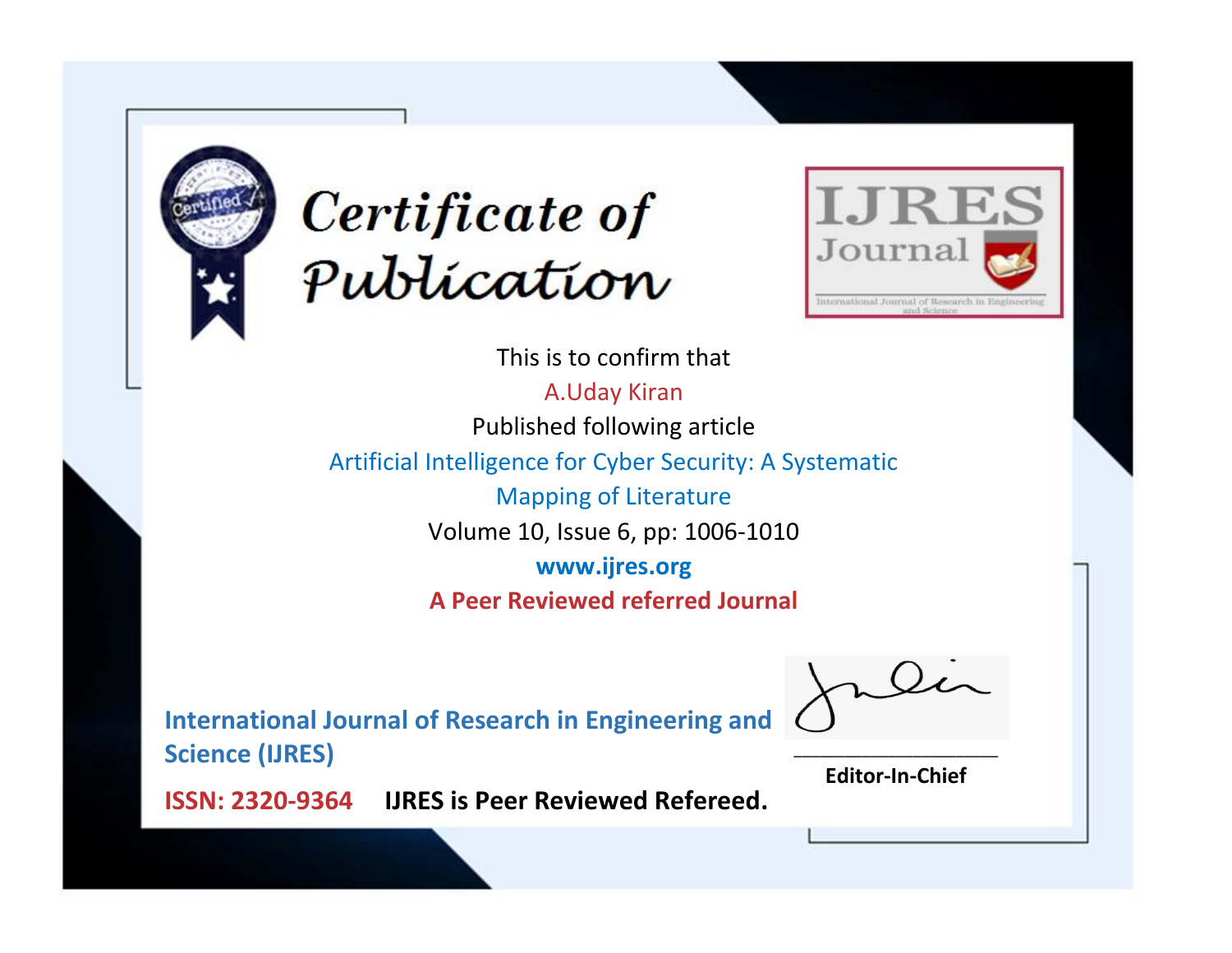



This is to confirm that

S.Neha

Published following article

Artificial Intelligence for Cyber Security: A Systematic

Mapping of Literature

Volume 10, Issue 6, pp: 1006-1010

**www.ijres.org**

**A Peer Reviewed referred Journal**

**International Journal of Research in Engineering and Science (IJRES)**

\_\_\_\_\_\_\_\_\_\_\_\_\_\_\_\_\_\_\_\_\_\_\_\_ **Editor-In-Chief**

**Journal.**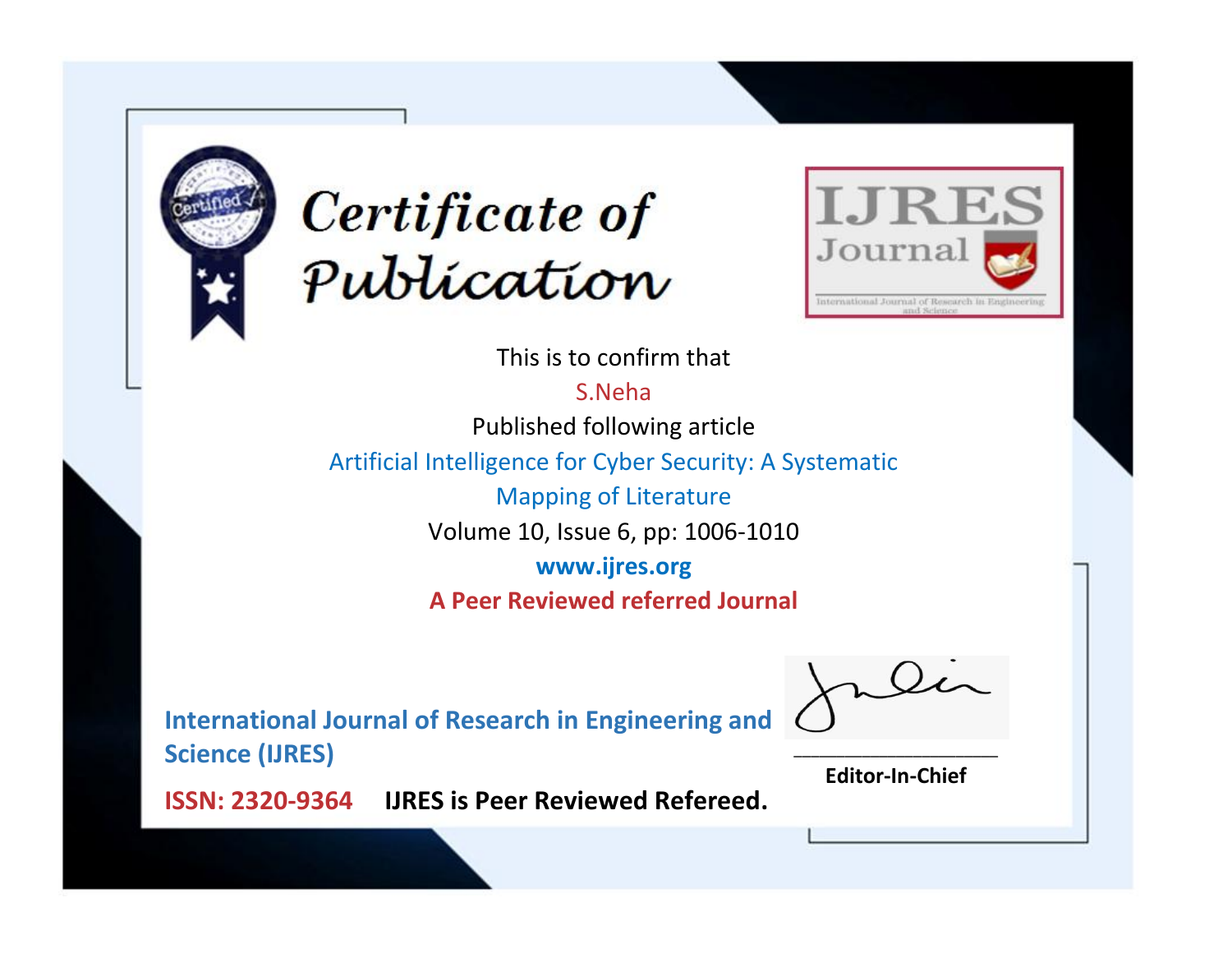



This is to confirm that

A.Manasa Published following article Artificial Intelligence for Cyber Security: A Systematic Mapping of Literature

Volume 10, Issue 6, pp: 1006-1010

**www.ijres.org**

**A Peer Reviewed referred Journal**

**International Journal of Research in Engineering and Science (IJRES)**

\_\_\_\_\_\_\_\_\_\_\_\_\_\_\_\_\_\_\_\_\_\_\_\_ **Editor-In-Chief**

**Journal.**